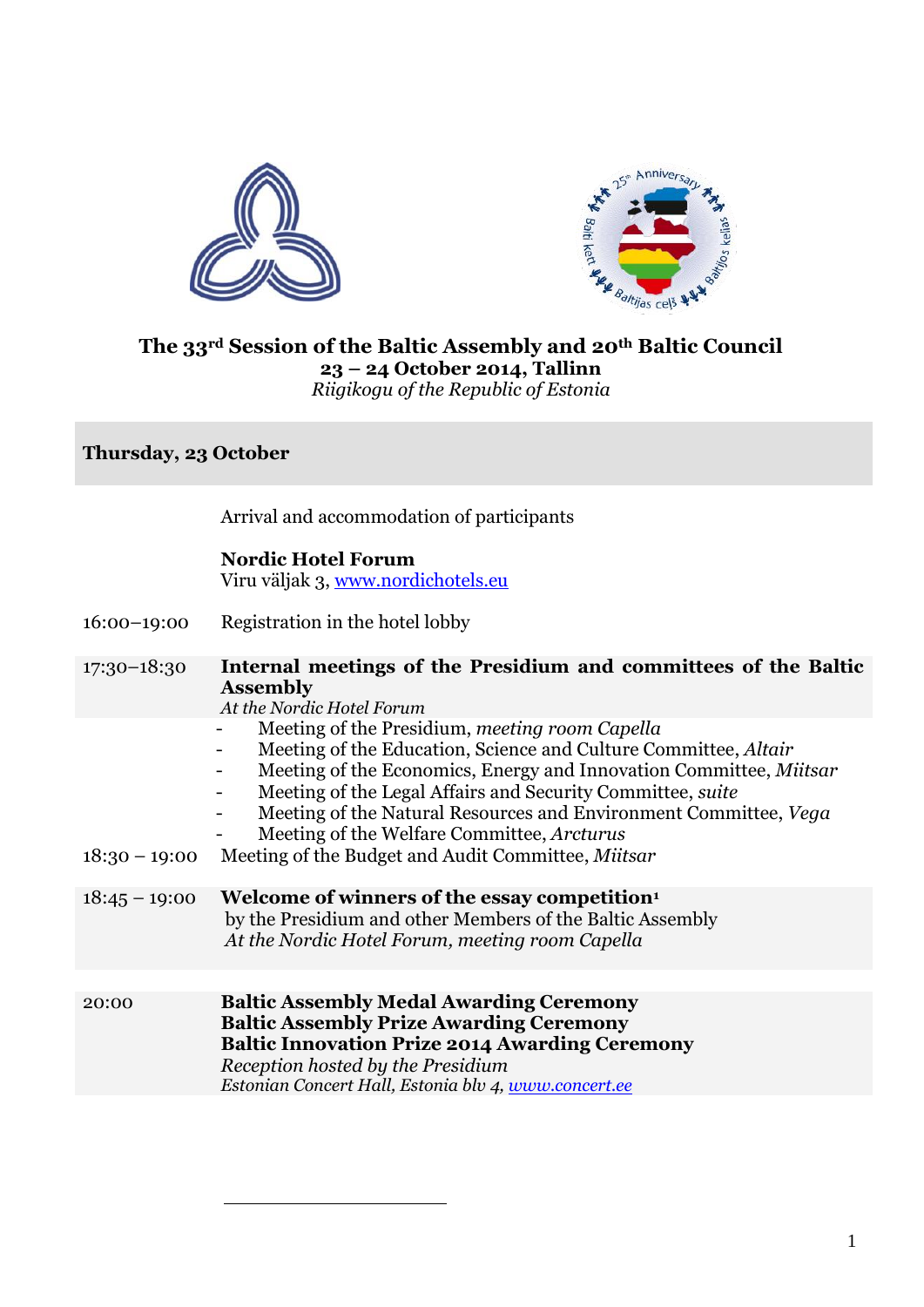# **Friday, 24 October**

| $08:00-12:30$   | <b>Registration</b><br>In the lobby of the Riigikogu, Lossi plats 1A                                                                                                                                                                                                                                                                                                                                                                      |  |
|-----------------|-------------------------------------------------------------------------------------------------------------------------------------------------------------------------------------------------------------------------------------------------------------------------------------------------------------------------------------------------------------------------------------------------------------------------------------------|--|
| $08:00 - 09:30$ | Meeting between the Presidium and chairpersons and vice<br><b>chairpersons of the committees</b> (acting as the Drafting Committee)<br>Small Conference Halls of the Riigikogu L333                                                                                                                                                                                                                                                       |  |
| $10:00 - 10:30$ | Opening of the 33 <sup>rd</sup> Session of the Baltic Assembly<br>Awarding of the Winners of the Baltic Way 25 <sup>th</sup> Anniversary<br><b>Essay Competition</b><br>Riigikogu Plenary Chamber, Lossi Plats 1 A<br>Chaired by:<br>Mrs. Laine Randjärv, President of the Baltic Assembly<br><b>Mrs. Giedrė Purvaneckienė</b> , Vice President of the Baltic Assembly<br><b>Mr. Jānis Vucāns</b> , Vice President of the Baltic Assembly |  |
|                 | <b>H.E. Mr. Eiki Nestor</b> , President of the Riigikogu of the<br>Ξ.<br>Republic of Estonia<br>H.E. Mrs. Loreta Graužinienė, Speaker of the Seimas of the<br>Republic of Lithuania<br>H.E. Mrs. Solvita Aboltina, Speaker of the Saeima of the<br>Republic of Latvia                                                                                                                                                                     |  |
| $10:30-13:00$   | 20th Baltic Council<br>Riigikogu Plenary Chamber, Lossi Plats 1 A<br>Chaired by:<br>Mrs. Laine Randjärv, President of the Baltic Assembly<br>H.E. Mr. Urmas Paet, Chairman of the Cooperation Council of the<br>Baltic Council of Ministers, Minister for Foreign Affairs of the<br>Republic of Estonia                                                                                                                                   |  |
|                 | Mrs. Laine Randjärv, President of the Baltic Assembly<br>-<br>H.E. Mr. Urmas Paet, Chairman of the Cooperation Council of<br>the Baltic Council of Ministers, Minister for Foreign Affairs of the<br>Republic of Estonia<br>Mr. Neris Germanas, Deputy Minister for Foreign Affairs of<br>the Republic of Lithuania<br>Ms. Dace Melbarde, Minister for Culture of the Republic of<br>Latvia                                               |  |
| 12:00-12:15     | <b>Questions and answers</b><br><b>Debate</b><br><b>Press point of the Speakers</b><br>White Hall of the Riigikogu                                                                                                                                                                                                                                                                                                                        |  |
| 12:15           | Signing of the Joint Statement of the 20 <sup>th</sup> Baltic Council<br>White Hall of the Riigikogu                                                                                                                                                                                                                                                                                                                                      |  |
| $12:15 - 12:45$ | <b>Press conference</b><br>White Hall of the Riigikogu                                                                                                                                                                                                                                                                                                                                                                                    |  |
| $12:30 - 14:00$ | <b>Lunch break</b><br>At Riigikogu                                                                                                                                                                                                                                                                                                                                                                                                        |  |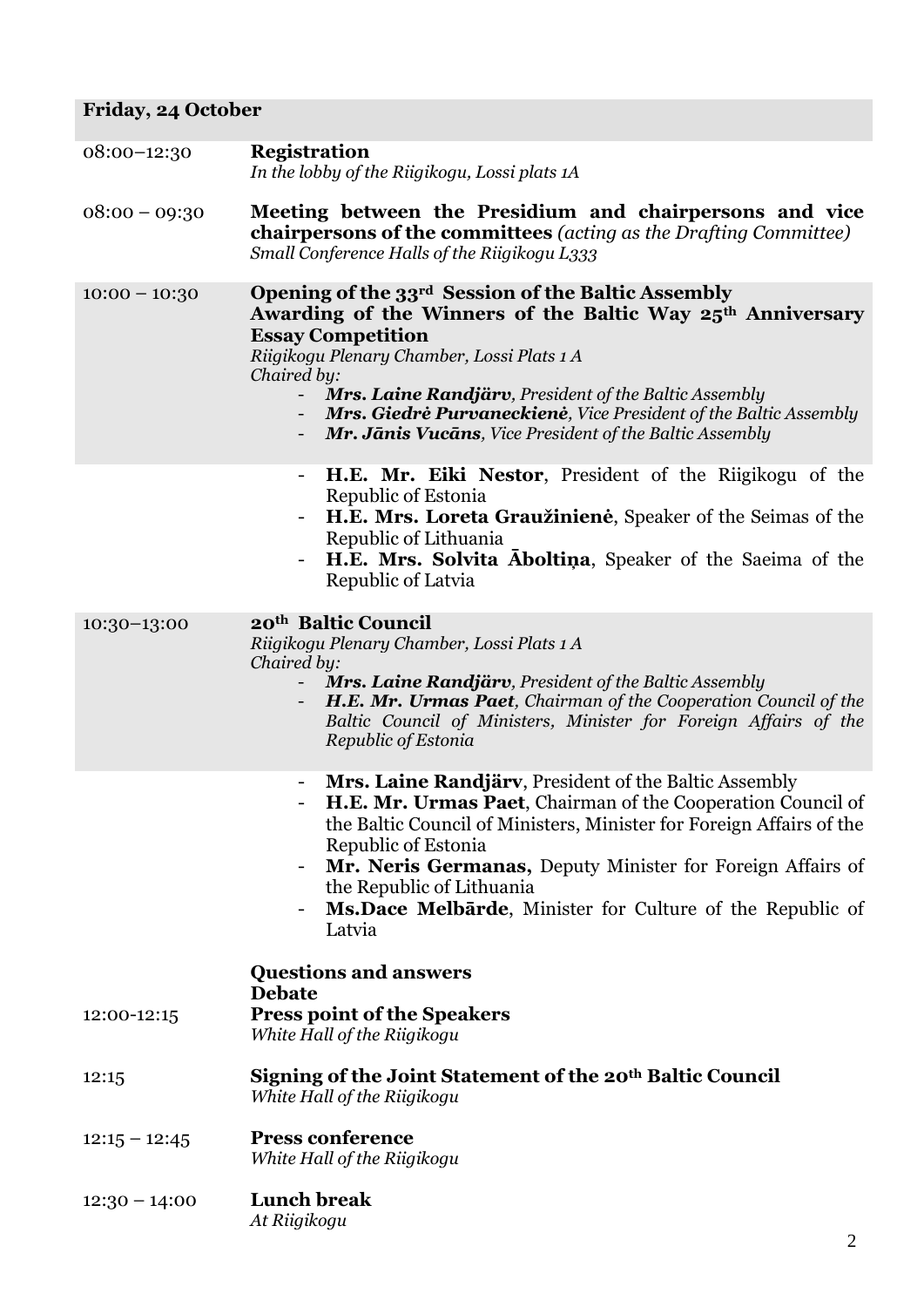| $13:00 - 15:00$ | Working lunch for the Speakers of the parliaments of the Baltic<br>States and the chairpersons of the national delegations to the<br><b>Baltic Assembly</b><br>Restaurant in the Old Town                                                              |  |  |  |  |
|-----------------|--------------------------------------------------------------------------------------------------------------------------------------------------------------------------------------------------------------------------------------------------------|--|--|--|--|
| $14:15-18:30$   | Continuation of the 33 <sup>rd</sup> Session of the Baltic Assembly<br>Riigikogu Plenary Chamber, Lossi Plats 1 A                                                                                                                                      |  |  |  |  |
| $14:15 - 14:45$ | <b>Session 1</b><br>Digital signatures $-$ as a tool of removing borders in the<br><b>Region</b><br>Chaired by: Mr. Sven Sester, Chairman of the Economics, Energy and<br><b>Innovation Committee of the Baltic Assembly</b>                           |  |  |  |  |
|                 | Mr. Hannes Kiivet, Head of Interoperability<br>Section,<br>$\overline{\phantom{0}}$<br>Department, Estonian Information<br>Architecture<br>System<br>Authority<br><b>Debate</b>                                                                        |  |  |  |  |
| $14:45 - 15:15$ | <b>Session 2</b><br>Development of transport and infrastructure in the Region<br>Chaired by: Mr. Rytas Kupčinskas, Vice Chairman of the Lithuanian<br>delegation to the Baltic Assembly                                                                |  |  |  |  |
|                 | Mr. Arenijus Jackus, Director of Development<br>and<br>$\overline{\phantom{0}}$<br>International Relations Department, Ministry of Transport and<br>Communications, Lithuania<br><b>Debate</b>                                                         |  |  |  |  |
| $15:15 - 15:45$ | <b>Session 3</b><br><b>EU Eastern Partnership</b><br>Chaired by: Mr. Atis Lejins, Vice Chairman of the Economics, Energy<br>and Innovation Committee of the Baltic Assembly                                                                            |  |  |  |  |
|                 | Mr. Ojārs Eriks Kalniņš, Chairman of the Saeima Foreign<br>Affairs Committee, Latvia<br><b>Debate</b>                                                                                                                                                  |  |  |  |  |
| $15:45 - 16:15$ | <b>Coffee break</b>                                                                                                                                                                                                                                    |  |  |  |  |
| $16:15 - 17:30$ | Safe societies and regional security<br>Chaired by:<br>Mrs. Laine Randjärv, President of the Baltic Assembly<br>Mrs. Giedrė Purvaneckienė, Vice President of the Baltic<br>Assembly<br><b>Mr. Jānis Vucāns</b> , Vice President of the Baltic Assembly |  |  |  |  |
|                 |                                                                                                                                                                                                                                                        |  |  |  |  |

I

# **Session 1 10 years of the Baltic States in NATO: defence capabilities,**